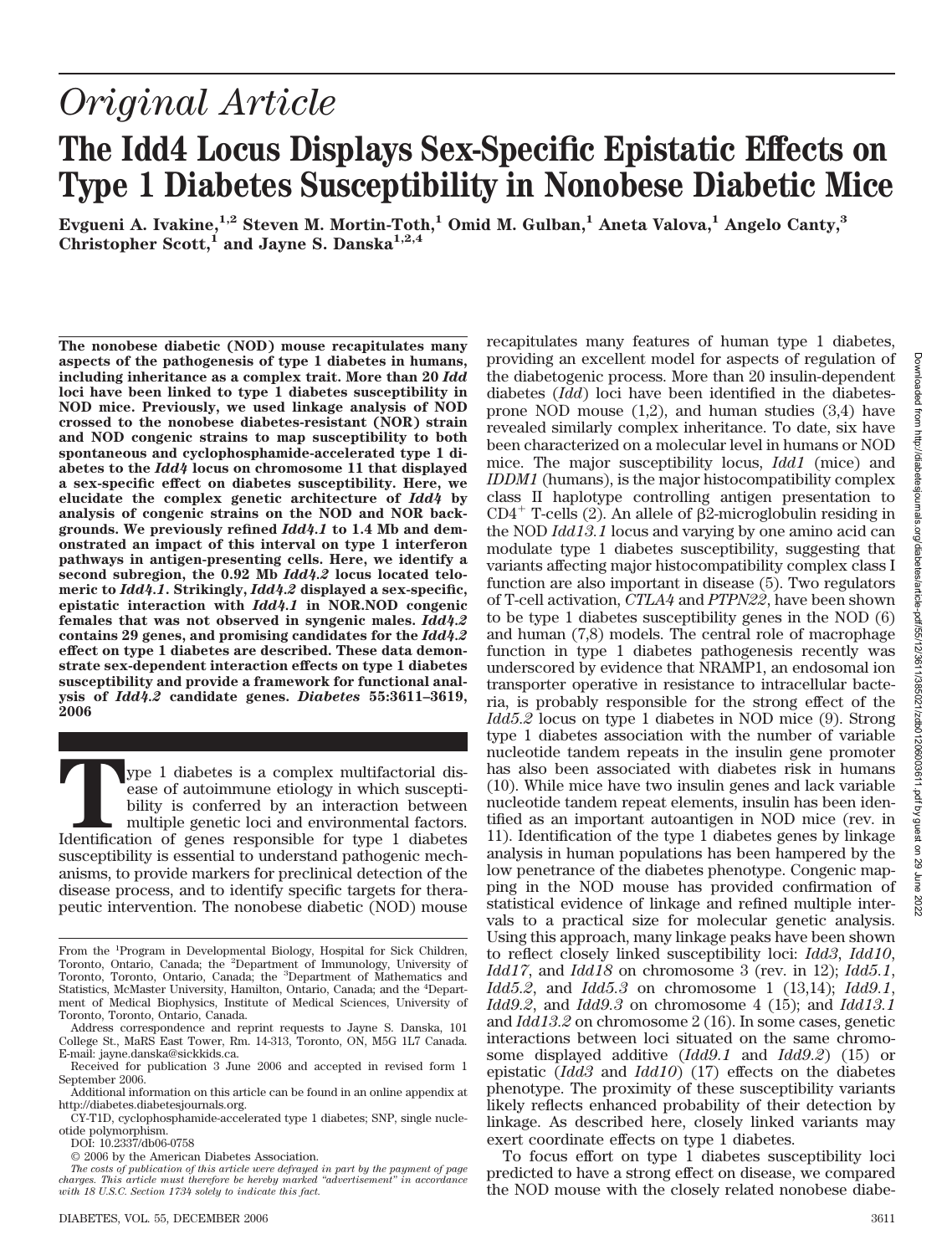| TABLE 1                               |  |  |  |
|---------------------------------------|--|--|--|
| Sequencing primers used in this study |  |  |  |

| Gene                                    | Primer F                        | Primer R                     |
|-----------------------------------------|---------------------------------|------------------------------|
| $N$ <sub>0</sub> s2-cDNA-A              | CCCACGGGACACAGTGTCACTGGTT       | TTCCTTTGTTACAGCTTCCAGCCTGGC  |
| $N$ <sub>0</sub> s2-cDNA-B              | GAGCTCCTGCCTCATGCCATTGAGTTC     | GGTGCCCATGTACCAACCATTGAAG    |
| $N$ <sub>0</sub> s2-cDNA-C              | GCTCGGGTTGAAGTGGTATGCACTGC      | GTCCATGCAGACAACCTTGGTGTTGAAG |
| $N$ <sub>os</sub> $2$ -c $DN$ $A$ - $D$ | GGTCAGAGCCACAGTCCTCTTTGCTACTGAG | <b>TAGCTGGGCCCTCGGCTGCC</b>  |
| $N$ <sub>0</sub> s2-cDNA-E              | CCATGAGGCTGAAATCCCAGCAGAATC     | ACTGACACTTCGCACAAAGCAGGGC    |
| $N$ os2-c $DN$ A-F                      | CGAGATGGTCAGGGTCCCCTGC          | AGTGCCAGAAGCTGGAACTCTGGGC    |
| Nos2 4000-5' regulatory                 | CTTCACTGCTGAGTTATCTCACCAGC      | GTTTTTGGTCAACAGTTGGGAGATTC   |
| Nos2 7000-5' regulatory                 | CCTTCGCTTCTAAAGCCATCTTGTC       | ACCTTCCTTAAGGGGCTATGCATTC    |
| Nos2 8000A-5' regulatory                | CCTGTCTACTTCGACCCATAACCACTC     | GGGTTCAGCCAGGTATGCCTCTAAG    |
| Nos2 8000B-5' regulatory                | GGACAGAGCATTCACCATCTGGTC        | GAGATCTGACTCCCTATTCTGGAGTGTC |

tes-resistant (NOR) strain. NOD and NOR mice share all *Idd* loci identified to date, except *Idd4*, *-5*, *-9*, *-11*, and -*13* (14,16,18), which are sufficient to protect NOR animals from both spontaneous and cyclophosphamide-accelerated type 1 diabetes (CY-T1D). Cyclophosphamide accelerates type 1 diabetes onset from months to  $\leq 4$  weeks with cumulative incidence of the disease of  $80-100\%$  (19). Like the spontaneous disease, CY-T1D pathogenesis is dependent upon both macrophages/dendritic cells and T-cells (rev. in 20). Type 1 diabetes–resistant strains (21), including NOR mice (22), remain largely disease free following cyclophosphamide treatment. The strong sex bias in spontaneous type 1 diabetes incidence  $(\sim 85\%$  in females vs.  $15-40\%$  in males) (23) is attenuated by cyclophosphamide, which results in a high frequency of disease in both sexes (19,24).

Previously, we took advantage of cyclophosphamide accelerating effects to analyze genetic control of type 1 diabetes and to gain insight into the sex-biased incidence of the disease. We showed that genetic control of differential CY-T1D susceptibility between NOD and NOR mice was controlled by *Idd4*, *-5*, and -*9* loci (24). The *Idd4* locus displayed sex-specific effects on CY-T1D: NOD.NOR-*Idd4* congenic females displayed disease protection, while syngenic males remained susceptible. Subsequently, we reported fine genetic mapping of this locus in male congenic mice on the NOR background to a 1.4-Mb region (25). Here, we identified a second locus *Idd4.2*, located just telomeric to the previously positioned *Idd4.1* (25). The disease risk conferred by NOD *Idd4.2* was specific to females, in which the interval displayed epistatic interaction with *Idd4.1*, which was not observed in males. We refined *Idd4.2* to a 0.92-Mb interval containing 29 genes. These data provide high-resolution analysis of the *Idd4* locus supporting locus-locus interactions and the sexspecific behavior of autosomal loci in type 1 diabetes.

# **RESEARCH DESIGN AND METHODS**

All mice used in this study were maintained in a specific pathogen-free facility at the Hospital for Sick Children. Spontaneous diabetes incidence at age 6 months in NOD/Jsd animals is 83% in females and 35% in males. All procedures performed on these mice followed the guidelines of the institutional animal care committee.

**Genomic DNA preparation and genotyping.** Genomic DNA was prepared from tail snips with a DNA Easy kit (Qiagen) for use in PCR amplification. All microsatellite markers used in this study were amplified as follows: 10 cycles: 30 s at 94°C, 30 s at 50°C, and 1 min at 72°C followed by 35 cycles: 30 s at 94°C,  $30 \text{ s at } 55^{\circ}\text{C}$ , and 1 min at  $72^{\circ}\text{C}$ , in 1.5 mmol/l MgCl<sub>2</sub>. The amplification products were visualized following electrophoresis through 2% NuSieve (American Bioanalytical) and 2% agarose (Life Technologies) gels.

**Generation of** *Idd4* **subcongenic mice.** Generation of the NOR.NOD-*Idd4* (R1-R4) congenic strains was previously described (25). A novel NOR.NOD-*Idd4* (R5) was generated using the same approach. Previously described NOR.NOD-*Idd4* mice (24) were backcrossed to NOR, their pups were intercrossed, and the resulting progeny genotyped for D11Mit74, D11Mit340, D11Mit230, D11Mit135, D11Mit217, D11Mit310, D11Mit164, D11Mit157, D11Mit177, D11Mit4, D11Mit368, D11Mit30, D11Mit90, D11Mit364, D11Mit219, D11Mit322, and D11Bhm149. NOR.NOD-*Idd4* (R5) subcongenic strain was generated by backcrossing informative recombinant to NOR and intercrossing the progeny to fix NOD-derived subcongenic interval. Two novel Idd4 subcongenic strains on the NOD genetic background (NOR.NOD-Idd4 [R1] and NOD.NOR-Idd4 [R2]) were generated from previously reported NOD.NOR-*Idd4* mice (24) using a reciprocal strategy.

**Cyclophosphamide treatment and diabetes assessment.** Cyclophosphamide treatment and diabetes assessment were performed as previously described (24). The difference in diabetes incidence between parentals and congenic strains was assessed using Fisher's exact test in statistical package SPSS for PC version 8.01 (SPSS, Chicago, IL). Analysis of differences in CY-T1D incidence and latency among strains was determined with Kaplan-Meier life tables and computation of mean time to type 1 diabetes onset  $\pm$  SD. **Generation and testing of novel markers.** Novel microsatellite markers were generated as previously described (25). To identify informative markers, NOD, NOR, DBA/2J, and C57BL/6, DNA was amplified for 35 cycles with the following conditions: 30 s at 94°C, 30 s at 55°C, and 1 min at 72°C in 1.5 mmol/l MgCl<sub>2</sub>. The amplification products were electrophoresed through either 2% NuSieve (American Bioanalytical) and 2% agarose (Life Technologies) or 8% acrylamide gels. Novel microsatellite markers used in this study are presented in online appendix Table 1 (available at http://diabetes.diabetesjournals.org). **Nos2 gene sequencing.** The coding and regulatory regions of the *Nos2* gene were compared between NOD and NOR strains by direct sequencing. cDNA prepared from lipopolysaccharide- and  $\gamma$ -interferon–activated bone marrow– derived macrophages/dendritic cells (25) was used as a PCR template under the following conditions: 30 s at 94°C, 30 s at 65°C, and 1 min at 72°C in 1.5 mmol/l MgSO<sub>4</sub> for 30 cycles, using high-fidelity *Taq* polymerase (Invitrogen, Carlsbad, CA). The regulatory regions of the *Nos2* gene were sequenced from genomic DNA under the same conditions. Sequencing primers, designed with Primer Express 1.5 software (Applied Biosystems, Foster City, CA), are listed in Table 1. PCR products were sequenced on both strands at the Centre for Applied Genomics (Hospital for Sick Children, Toronto, ON, Canada). Sequence files were compared with Lasergene software (DNASTAR, Madison, WI).

**Analysis of the genomic structure of the Idd4.2 locus.** Single nucleotide polymorphisms (SNPs) between NOD/LtJ, DBA/2J, and C57BL/6J strains were examined from the Perlegen (available at http://mouse.perlegen.com/mouse) and Broad Institute (available at http://www.broad.mit.edu/mouse) databases. Perlegen reported that SNPs were positioned on the National Center for Biotechnology Information sequence build 34 and Broad Institute SNPs on build 33. SNPs from the two sources were extracted using Pearl script; rows that contained an N (unresolved nucleotide) within these datasets were removed from the analysis. The remaining filtered data, 85 SNPs from the Broad Institute and 639 SNPs from Perlegen, were used for comparison between strains.

**Testing for sex-by-strain interaction effect in CY-T1D.** To test for sex-by-strain interaction effects, we performed a logistic regression analysis in which the log odds were modeled as a linear function of the covariates, as previously described (24,26). A significant sex-specific effect of a locus was assumed if the ratio of the odds of diabetes in the parental strain and the odds of diabetes in the congenic strain were different for the two sexes. We fitted a logistic regression model with three terms: a main effect for sex, a main effect for strain, and a sex-by-strain interaction term. We also fitted a second model without the interaction term that assumed that the log odds ratio was the same in both sexes. The test statistic for the significance of the sex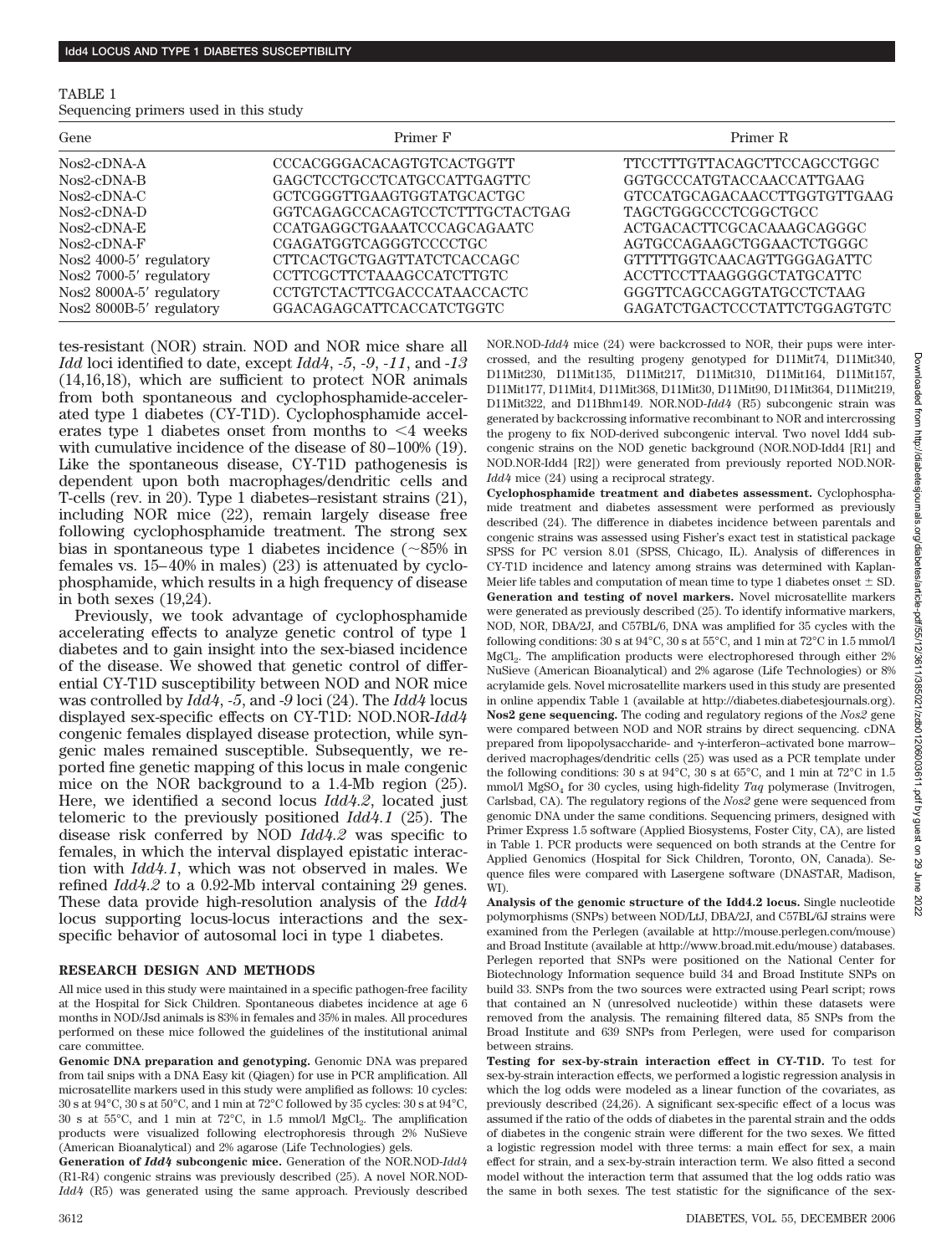dependent effect was twice the difference in log likelihoods between these two models, with a  $\chi^2$  distribution with a single degree of freedom if the null hypothesis of no interaction is true. The *P* values presented were obtained using this  $\chi^2$  distribution.

## **RESULTS**

**The telomeric boundary of genetic nonidentity between NOR and NOD on chromosome 11.** We previously mapped *Idd4* to a telomeric portion of chromosome 11 where the NOR genome is C57BLKS/J (BKs)-derived (24). To guide our mapping efforts, we first mapped the telomeric boundary of BKs-derived DNA on NOR chromosome 11. Multiple novel microsatellite markers were tested for the polymorphism between NOD and NOR strains (online appendix Table 1) and placed this boundary between BKs- and NOD-derived DNA between the D11Jyh1081 and D11Mit33 spaced 0.9 Mb apart. However, the telomeric BKs-derived segment on NOR chromosome 11 was not identical to either of the reported DBA/2 and C57BL/6 progenitor strains of NOR (27), suggesting an additional genomic contribution from an unknown strain (online appendix Table 1). Our results are consistent with a recent SNP mapping study of the BKs strain, which suggested that  $\sim 9\%$  of its genome differed from both DBA/2 and C57BL/6 (28).

**Exclusion of Nos2 as an Idd4 candidate gene.** Refinement of the telomeric boundary of *Idd4* confirmed that inducible nitric oxide synthase (*Nos2*) resides within this region (78646511 bp). Multiple studies have demonstrated that nitric oxide can damage pancreatic  $\beta$ -islets (rev. in 29), suggesting that activity/expression of NOS2 may contribute to type 1 diabetes susceptibility. To investigate this possibility, we sequenced coding and regulatory regions of *Nos2* in NOD and NOR strains. The regulatory regions were selected based upon the PipMaker algorithm for phylogenetic conservation (30), applied 10 kb upstream of the *Nos2* transcription start site gene using mouse and human Ensembl sequence. This analysis revealed four phylogenetically conserved elements: *1*) 1,800-bp region immediately upstream of the gene previously identified as a promoter region conferring lipopolysaccharide and interferon responsiveness (31), *2*) a 600-bp region located 4,000 bp upstream, *3*) a 150-bp region 7,000 bp upstream, and *4*) a 1,000-bp region 8,000 bp upstream. The sequence of the minimal promoter region revealed no variations between NOD and NOR strains. Similarly, no differences in sequence were found in either coding or the predicted regulatory regions (data not shown). However, these data could not exclude the presence of polymorphisms between NOD and NOR in other unidentified regulatory regions. Genetic analysis of informative congenic strains was then used to exclude *Nos2* as a candidate gene (see below).

**CY-T1D in NOR.NOD-Idd4 subcongenic mice.** Previously, we demonstrated that NOR.NOD-*Idd4* mice are susceptible to CY-T1D (24) and refined the *Idd4.1* locus to a 1.4-Mb interval using congenic strains (25). The latter study was performed in male mice due to the higher penetrance of the type 1 diabetes susceptibility in this sex. We generated an additional congenic strain (NOR-R5) with a recombination point between D11Mit90 and D11Mit364. Fine mapping of this strain using novel microsatellite markers placed the recombination event within 200 kb telomeric to the boundary of *Idd4.1* between markers D11Gul2700 and D11Gul2721 (data not shown). When male and female NOR-R5 mice were assessed for CY-T1D

and compared with the parental NOR strain, a striking sex difference in disease susceptibility was observed. In contrast to all other *Idd4* recombinants on the NOR background, where CY-T1D susceptibility was equivalent in both sexes compared with NOR parental mice (25; Fig. 1), cyclophosphamide treatment of NOR-R5 mice had a distinct effects depending on the sex of the mice. NOR-R5 males progressed to diabetes (32% type 1 diabetes,  $n = 60$ ;  $P = 0.011$  vs. NOR; 11% type 1 diabetes,  $n = 36$ ), whereas females were CY-T1D resistant  $(P = 0.76$  vs. NOR). Analysis of NOR-R5 also indicated that our previously reported strong effect of NOD-derived *Idd4.1* locus in males (25) was insufficient to confer CY-T1D in females. Taken together with the observation that NOR-R3 females carrying a longer NOD-derived segment were susceptible to CY-T1D  $(P = 0.011 \text{ vs. } \text{NOR})$ , these data suggested that NOD *Idd4*-mediated CY-T1D susceptibility in females required at least two genes, *Idd4.1* and *Idd4.2*. Enhanced susceptibility to CY-T1D in NOR-R1 and NOR-R3 congenic females was not associated with a change in time to disease onset (Kaplan-Meier analysis data not shown; mean time to onset  $\pm$  SD in days: 21.00  $\pm$  5.44 to 24.91  $\pm$ 3.78). Based upon these NOR recombinant congenic strains, *Idd4.2* was located in a 5.6-Mb interval, between D11Gul2700 and D11Mit322.

**CY-T1D in NOD.NOR-Idd4 recombinant congenic mice.** Having observed that NOD.NOR-*Idd4* females, but not males, were protected from CY-T1D (24), we generated two *Idd4* subcongenic strains on the NOD background and analyzed them for susceptibility to CY-T1D (Fig. 2). Compared with NOD mice, NOD-R1 females were not protected from disease  $(P = 0.18)$ , whereas NOD-R2 animals were CY-T1D resistant  $(P = 0.001)$ . Decreased incidence of CY-T1D in NOD-R2 congenic females was not associated with a change in time to disease onset (Kaplan-Meier analysis data not shown; mean time to onset  $\pm$  SD in days:  $19.00 \pm 5.82$  to  $20.05 \pm 6.20$ ). Since NOD-R1 were not distinguishable from NOD females, the region required to confer CY-T1D protection resided telomeric D11Mit219 consistent with a second locus, *Idd4.2*.

**Fine mapping of Idd4.2 locus.** To refine the position of *Idd4.2*, we utilized the Celera and Ensembl databases of mouse genome sequence to define a novel set of microsatellite markers (see RESEARCH DESIGN AND METHODS). PCR amplicons containing the microsatellite repeats were tested for polymorphism between NOD and NOR strains (online appendix Table 1), and informative markers were used to generate a high-resolution map of the recombination boundaries in the relevant congenic strains. Analysis of the NOD-R1 strain with new markers between D11Mit219 and D11Mit322 positioned the centromeric boundary of *Idd4.2* within a 6-kb interval defined by D11Gul4 and D11Gul5 (Table 2). The telomeric boundary, identified by genotyping the NOR.NOD-R3 strain, was placed in a  $\sim$ 500-kb interval between the D11Gul33 and D11Gul80. These results refined *Idd4.2* to a 0.92-Mb region including the boundary regions containing 29 genes (Table 3). To date, further refinement of the 500-kb *Idd4.2* telomeric boundary has been limited by the absence of polymorphic markers between NOD and NOR strains in this region.

**Genomic architecture of the Idd4.2 locus.** Having refined the *Idd4.2* locus to 0.92 Mb, we then considered the 29 genes in the interval (Table 3). Of these, 14 are olfactory receptors located within the 0.7-Mb telomeric portion of the locus. Due to the restricted tissue expres-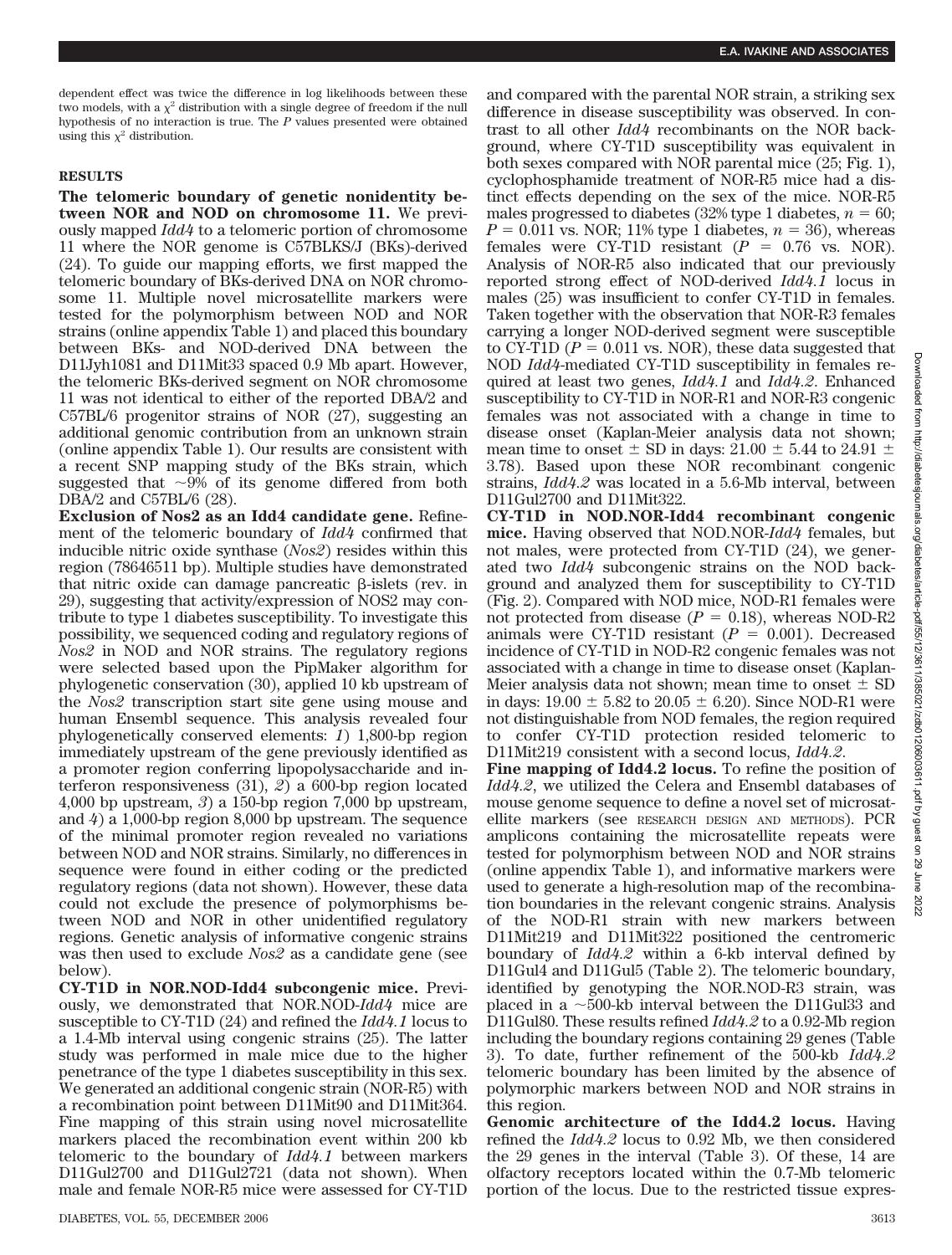

**FIG. 1. Identification of the** *Idd4.2* **locus. Female mice of different NOR.NOD-***Idd4* **subcongenic strains were tested for CY-T1D as described in RESEARCH DESIGN AND METHODS. The strains were genotyped for indicated microsatellite markers to determine locations of NOD-derived (gray) and NOR-derived (black) regions. Unresolved boundaries between NOD- and NOR-derived intervals are depicted in shaded gray ovals, and regions identical by descent between parental strains are shown in white. Percentage of diabetic females for each strain, as well as a Fisher's exact test** *P* **values versus parental NOR strain (24%,** *n* **33) as a measure of resistance (***R***) or susceptibility (***S***) to CY-T1D, are illustrated.**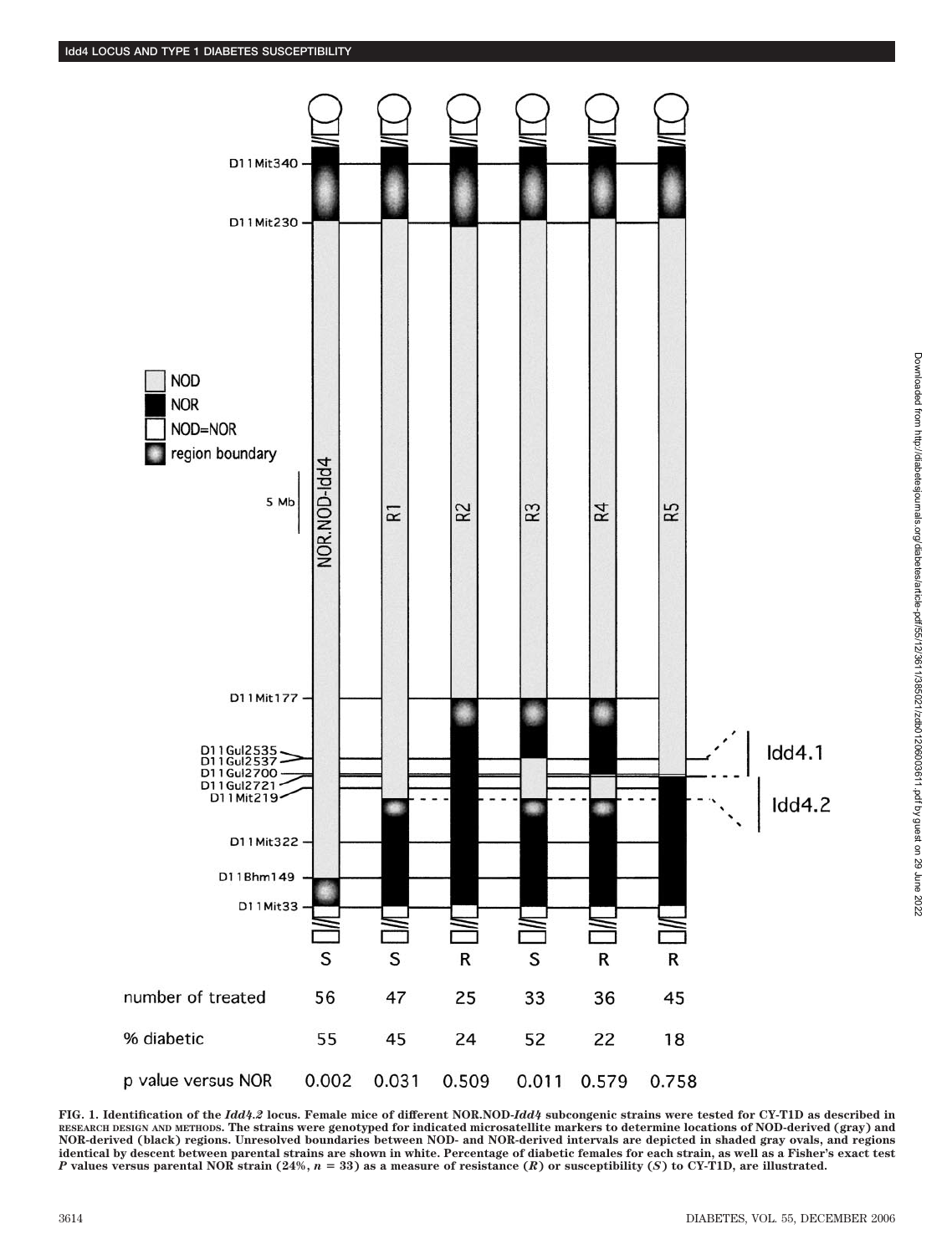

**FIG. 2. CY-T1D in females of** *Idd4* **subcongenic strains on the NOD genetic background. Percentage of diabetic females for each strain, as well as Fisher's exact test** *P* **values versus parental NOD strain (92%,**  $n = 26$  as a measure of resistance  $(R)$  or susceptibility  $(S)$  to CY-T1D, **are illustrated.**

sion pattern of these genes (olfactory epithelium), they were viewed as low priority as candidate genes for *Idd4.2*. To better appreciate the genomic structure of the locus, we compared the NOD, C57BL/6, and DBA/2 strain SNPs from the Perlegen and Broad Institute databases (online appendix Tables 2 and 3). A summary of these comparisons is provided in Table 4.

The marker distribution across *Idd4.2* is different between the Broad Institute and Perlegen datasets because the latter lacked SNPs within the  $\sim 0.7$ -Mb telomeric region of the locus (online appendix Table 2). Indeed, the majority of Broad Institute markers within *Idd4.2* that were not polymorphic between NOD, DBA/2, and B6 were clustered within this 0.7-Mb region. The paucity of informative markers in this portion of the locus limited further refinement of the *Idd4.2* telomeric boundary. In the centromeric portion of the locus, the majority of the markers was identical between NOD and B6 and differed from the DBA/2 strain. The genomic diversity at *Idd4.2* is consistent with our previous analyses of NOD genomic sequence of the *Idd4.1* locus revealing remarkable similarity between NOD and B6 strains (25). Thus, NOD and B6 appear to share an extended ancestral haplotype spanning *Idd4.1*, the *Idd4.1–Idd4.2* interlocus region, and the centromeric portion of the *Idd4.2.* Broad Institute SNP data for C57BLKS/J, the other progenitor of NOR mice (27), showed that all *Idd4.2* SNPs were identical between C57BLKS/J and DBA/2 (online appendix Table 3), indicating that, as for *Idd4.1*, NOR-derived protection from CY-T1D at *Idd4.1* and *Idd4.2* is mediated by DBA/2 derived alleles.

**Sex-specific behavior and epistatic interactions of the Idd4.1 and Idd4.2 loci.** The *Idd4* locus displays sex-specific behavior and consists of at least two loci: *Idd4.1* and *Idd4.2* (25; this study). Given the sex-dependent phenotype of NOR-R5 mice, the NOD *Idd4.1* locus alone conferred CY-T1D in males but not in females. We compared NOR versus NOR-R5 and NOR versus NOR. NOD-*Idd4* strains to determine whether the effects of the genotype differed by sex. A  $\chi^2$  likelihood ratio test was done to determine whether an interaction term was needed to explain these effects. Comparison of NOR-R5 and NOR mice showed a significant sex-by-strain interaction effect (Fig. 3;  $P = 0.038$ ), supporting the sex-specific behavior of alleles at the *Idd4.1* locus. In the NOR-R4 and NOR-R5 congenic strains, neither NOD *Idd4.*1 nor *Idd4.2* alone was sufficient to confer CY-T1D risk in females (Fig. 1). When NOD alleles at *Idd4.1* and *Idd4.2* were combined in the NOR-R3 strain, females did acquire significant susceptibility to CY-T1D. These findings are consistent with an epistatic interaction between NOD alleles at *Idd4.1* and *Idd4.2* that together confer risk for CY-T1D development in females. While NOD *Idd4.1* alone increased CY-T1D susceptibility in NOR congenic males, comparison between cohorts of male NOR-R5 (19 type 1 diabetic, 41 non–type 1 diabetic) and NOR.NOD-*Idd4* (24 type 1 diabetic, 23 non–type 1 diabetic) mice showed a difference (two-sided  $P = 0.0423$ ), consistent with modest additive effects of NOD alleles at *Idd4.1* and *Idd4.2*.

## **DISCUSSION**

We present a high-resolution analysis of the *Idd4* diabetes susceptibility locus and document features of the complex genetic architecture of the region. *Idd4* was found to consist of two regions, *Idd4.1* and *Idd4.2* (25; this study).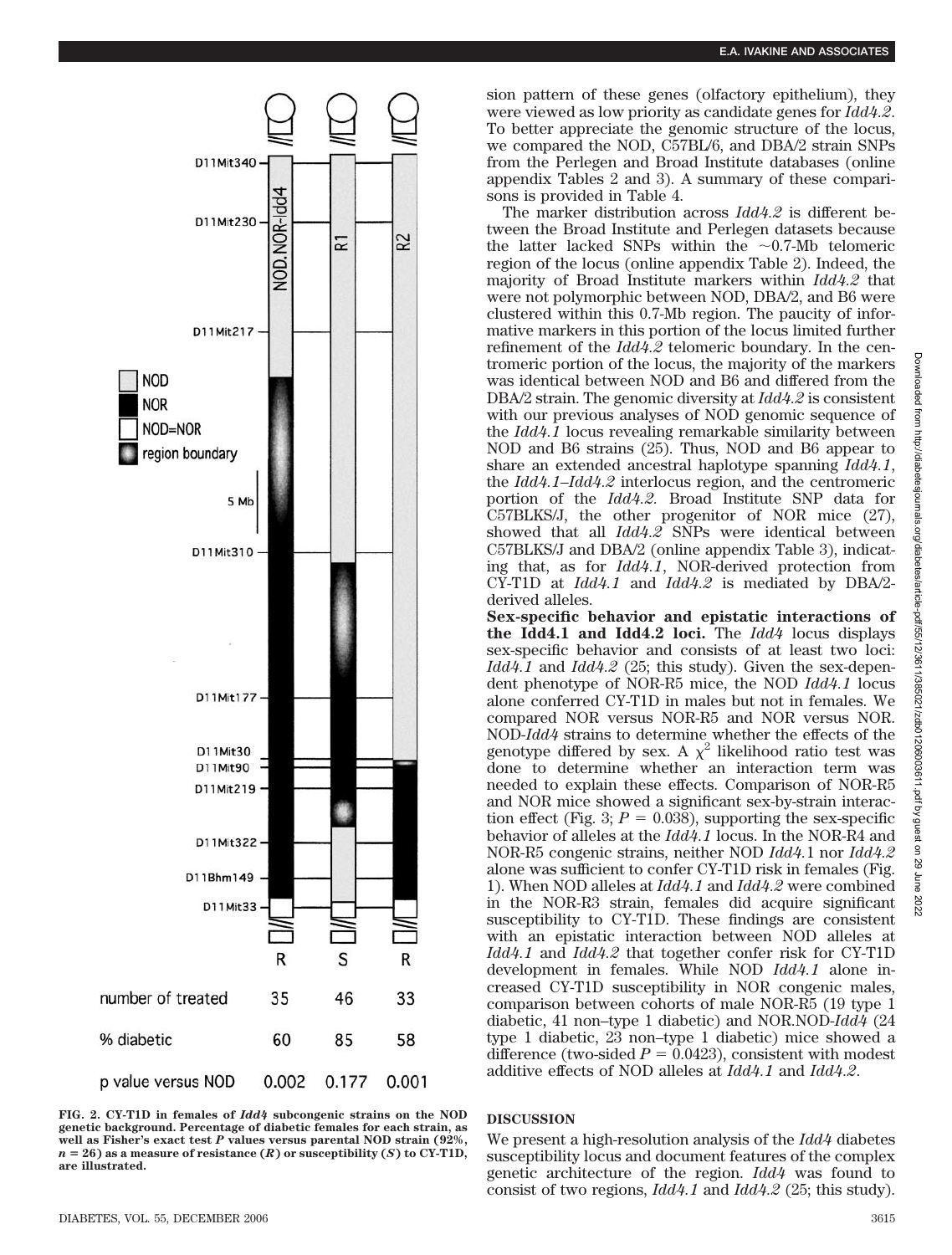#### TABLE 2

High-resolution mapping of the *Idd4.2* locus

| Marker          | Position | NOR-R1    | NOR-R3    | NOD-R1    |        |        |
|-----------------|----------|-----------|-----------|-----------|--------|--------|
| D11Mit364       | 71958448 | <b>NN</b> | NN        | <b>BB</b> |        |        |
| D11Mit219       | 72044629 | <b>NN</b> | <b>NN</b> | <b>BB</b> |        |        |
| D11Jyh522       | 72136258 | NN        | <b>NN</b> | BB        |        |        |
| D11Jyh548       | 72236138 | <b>NN</b> | <b>NN</b> | <b>BB</b> |        |        |
| D11Jyh582       | 72568517 | <b>NN</b> | <b>NN</b> | <b>BB</b> |        |        |
| D11Jyh598       | 72706982 | <b>NN</b> | <b>NN</b> | BB        |        |        |
| D11Gul4         | 72723423 | <b>NN</b> | <b>NN</b> | <b>BB</b> |        |        |
| D11Gul5         | 72728763 | NN        | NN        | NN        |        |        |
| D11Jyh608       | 72760171 | NN        | NN        | $N\!N$    |        |        |
| D11Jyh611       | 72807577 | NN        | NN        | NN        |        |        |
| $D11J$ yh $616$ | 72845534 | $N\!N$    | $N\!N$    | NN        | 0.41Mb | 0.92Mb |
| D11Jyh618       | 72848262 | NN        | NN        | NN        |        |        |
| D11Jyh629       | 72971220 | NN        | NN        | NN        |        |        |
| D11Gul14        | 72986906 | NN        | NN        | NN        |        |        |
| $D11$ Gul $33$  | 73133966 | NN        | NN        | NN        |        |        |
| D11Gul80        | 73645126 | <b>NN</b> | <b>BB</b> | <b>NN</b> |        |        |
| $D11$ Gul $96$  | 73894486 | <b>BB</b> | <b>BB</b> | <b>NN</b> |        |        |
| D11Jyh306       | 73988252 | <b>BB</b> | <b>BB</b> | <b>NN</b> |        |        |
| D11Jyh164       | 75329443 | <b>BB</b> | <b>BB</b> | <b>NN</b> |        |        |
| D11Jyh134       | 75554436 | <b>BB</b> | <b>BB</b> | <b>NN</b> |        |        |
| D11Jyh107       | 75860300 | <b>BB</b> | <b>BB</b> | <b>NN</b> |        |        |
| D11Jv h 104     | 75961098 | <b>BB</b> | BB        | <b>NN</b> |        |        |
| D11Jyh96        | 76227476 | <b>BB</b> | <b>BB</b> | <b>NN</b> |        |        |
| D11Mit322       | 76304982 | <b>BB</b> | <b>BB</b> | <b>NN</b> |        |        |
| D11Bhm149       | 77408880 | <b>BB</b> | <b>BB</b> | <b>NN</b> |        |        |
| D11Mit33        | 81507909 | <b>NN</b> | <b>NN</b> | <b>NN</b> |        |        |

For the fine mapping of the *Idd4.2* locus, we genotyped informative congenic strains (NOR-R1, NOR-R3, and NOD-R1) with microsatellite markers polymorphic between NOD and NOR strains. All three strains are CY-T1D susceptible compared with the corresponding parental strain (Figs. 1 and 2). The genotype at each marker is shown as either NN (NOD derived) or BB (NOR derived). Position of the each marker is according to the Ensembl database (http://www.ensembl.org/mouse). Sizes of the minimal and the most conservative estimates of the *Idd4.2* locus are also indicated. Genotypes of the mice within minimal interval region are shown in bold font. The genotype of the NOR-R4 strain was not included in this table because it was identical to the NOR-R3, most likely reflecting a common genetic ancestor for these two strains.

Strikingly, both *Idd4.1* and *Idd4.2* displayed sex-specific effects on CY-T1D susceptibility. NOD-derived *Idd4.1* was sufficient to confer enhanced CY-T1D frequency in NOR congenic males, whereas both NOD-derived *Idd4.1* and *Idd4.2* were required in females, consistent with a sexspecific epistatic interaction between these loci. Theses results complement our earlier report that the *Idd4* locus behaved in a sex-specific manner (24). In contrast to most other autoimmune diseases, type 1 diabetes is often cited as an organ-specific autoimmune disease without a female sex bias (rev. in 32). While parity between sexes is generally observed in higher-incidence populations, lowerincidence groups including African Americans and Mexicans show a male bias, while Asians display a female bias (33). Furthermore, there is evidence that the peak age at onset occurs earlier in girls than in boys (34). A recent study examined association between an SNP in the estrogen-responsive *IL6* promoter (174G/C) and age at onset in boys and girls. Homozygosity for the 174C genotype was significantly less frequent in females diagnosed after 10 years of age than those diagnosed at younger ages, while no 174G/C genotype difference was observed in males stratified for age at onset (35). Thus, in the context of evidence that many autoimmune disease including type 1 diabetes are influenced by sex, the *Idd4* locus in the NOD model provides a system to examine genetic mechanisms that underlie the sexual dimorphism in type 1 diabetes.

*Idd4* was first identified in a genome-wide linkage analysis of (NOD  $\times$  B10.<sup>H-2g7</sup>)  $\times$  NOD animals, as a 30-cM

region on chromosome 11 linked to early-onset type 1 diabetes (36). Linkage of the *Idd4* locus to spontaneous type 1 diabetes was later confirmed in NOD.B6 congenic animals, where the strongest diabetes resistance mapped to a 20-Mb interval between the D11Mit30 and D11Mit41 markers (37). Both the *Idd4.1* and *Idd4.2* loci described in our study reside within this interval. Grattan et al. (37) also proposed existence of the two loci within *Idd4.* However, the resolution provided by these NOD.B6-*Idd4* congenic strains limit determination of the precise positional relationship between their *Idd4* loci and those we have reported (25; this study).

Which genes within *Idd4.2* might regulate susceptibility to CY-T1D and how could they explain the sex-dependent behavior of this locus? The 14 olfactory receptor genes in the *Idd4.2* region (Table 3) displayed expression restricted to the olfactory epithelium, making them low priority candidates for type 1 diabetes susceptibility. Among the remaining genes two purinergic receptors, *P2rx1* and *P2rx5*, and an integrin  $\alpha$ -E (*Itgae*) have links to immune functions.

P2RX1 and P2RX5 belong to a family of nonselective cation channel proteins activated by extracellular ATP. Interestingly, *P2rx1*-deficient males, but not females, displayed reduced fertility compared with the wild-type counterparts, suggesting that function of this receptor in some tissues depends on sex (38). P2RX5 expression is highest in brain and the immune system, implicating a possible role in immune responses (39). Another member of the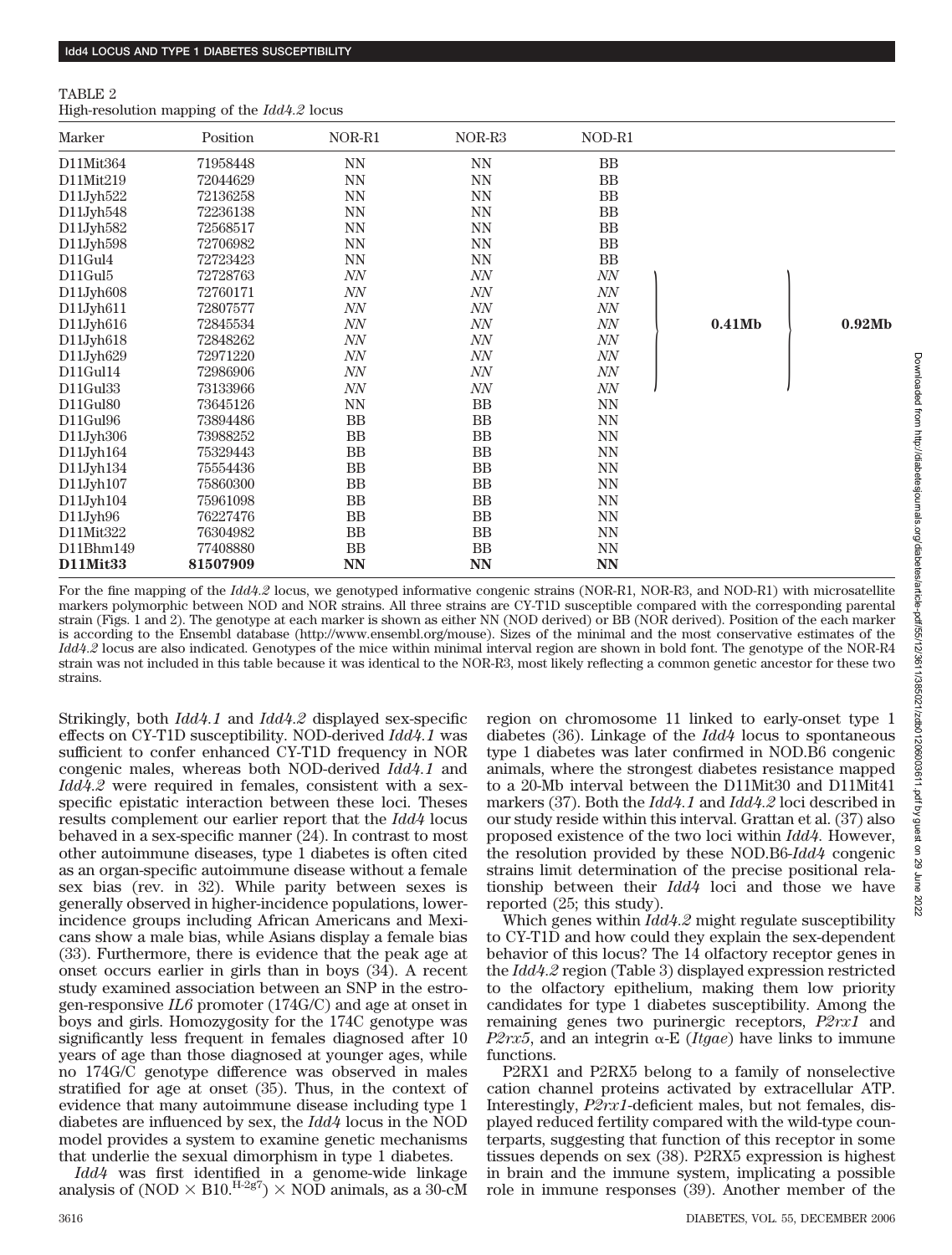#### TABLE 3 Genes within the *Idd4.2* region

| Ensembl gene ID    | <b>Start</b> | Gene name                      | Gene description                                   |
|--------------------|--------------|--------------------------------|----------------------------------------------------|
| $D11$ Gul4         | 72723423     |                                |                                                    |
| ENSMUSG00000020787 | 72724801     | P2rx1                          | P2X purinoceptor 1 (ATP receptor)                  |
| $D11$ Gul $5$      | 72728763     |                                |                                                    |
| ENSMUSG00000020785 | 72744702     | Camkk1                         | Calcium/calmodulin-dependent protein kinase kinase |
|                    |              |                                | $1 \alpha$                                         |
| ENSMUSG00000020783 | 72773539     | 1200014J11Rik                  | ELG protein                                        |
| ENSMUSG00000005947 | 72816242     | Itgae                          | Integrin $\alpha$ -E precursor                     |
| ENSMUSG00000050107 | 72861656     | Gsg2                           | Germ cell-Specific gene 2                          |
| ENSMUSG00000005950 | 72886184     | P <sub>2</sub> rx <sub>5</sub> | Purinergic receptor P2X5                           |
| ENSMUSG00000047260 | 72901192     | 0610009E20Rik                  | Null                                               |
| ENSMUSG00000040158 | 72902742     | Tax1bp3                        | TAX1 (Human T-cell leukemia virus type I) binding  |
|                    |              |                                | protein 3                                          |
| ENSMUSG00000005949 | 72908792     | Ctns                           | Cystinosin                                         |
| ENSMUSG00000005951 | 72925141     | Carkl                          | Carbohydrate kinase-like protein                   |
| ENSMUSG00000005952 | 72963879     | Trpv1                          | Transient receptor potential cation channel,       |
|                    |              |                                | subfamily V, member 1                              |
| ENSMUSG00000043029 | 72993279     | Trpv3                          | Transient receptor potential cation channel,       |
|                    |              |                                | subfamily V, member 3                              |
| ENSMUSG00000020774 | 73030647     | Aspa                           | Aminoacylase 2                                     |
| ENSMUSG00000069825 | 73056811     | Q5SV06 mouse                   | Testes development related by homology             |
| ENSMUSG00000062128 | 73079414     | Olfr20                         | Olfactory receptor 20                              |
| ENSMUSG00000063881 | 73100410     | Olfr376                        | Olfactory receptor 376                             |
| ENSMUSG00000069823 | 73120735     | Olfr1                          | Olfactory receptor 1                               |
| D11Gul33           | 73133966     |                                |                                                    |
| ENSMUSG00000055971 | 73150696     | Olfr378                        | Olfactory receptor 378                             |
| ENSMUSG00000061764 | 73178934     | Olfr380                        | Olfactory receptor 380                             |
| ENSMUSG00000060588 | 73211546     | Olfr381                        | Olfactory receptor 381                             |
| ENSMUSG00000059470 | 73314457     | Olfr385                        | Olfactory receptor 385                             |
| ENSMUSG00000060335 | 73328241     | Olfr386                        | Olfactory receptor 386                             |
| ENSMUSG00000060630 | 73415339     | Q5SWG7 mouse                   | Novel krab box-containing protein (fragment)       |
| ENSMUSG00000069819 | 73502052     | Olfr389                        | Olfactory receptor 389                             |
| ENSMUSG00000069818 | 73512599     | Olfr390                        | Olfactory receptor 390                             |
| ENSMUSG00000061984 | 73539801     | Olfr392                        | Olfactory receptor 392                             |
| ENSMUSG00000064228 | 73572203     | Olfr393                        | Olfactory receptor 393                             |
| ENSMUSG00000056921 | 73613097     | Olfr394                        | Olfactory receptor 394                             |
| ENSMUSG00000062186 | 73632211     | Olfr395                        | Olfactory receptor 395                             |
| D11Gul80           | 73645126     |                                |                                                    |

Gene name, description, chromosomal location, and unique identifier are shown according to the Ensembl database (http://www. ensembl.org). D11Gul markers used to identify boundaries of the *Idd4.2* locus are also shown.

P2X receptor family (P2RX7) has been directly implicated in response to infection, as macrophages from *P2rx7* deficient mice were unable to kill intracellular bacteria (40). *P2rx7* deficiency also inhibited secretion of the proinflammatory cytokine interleukin-1 resulting in greater resistance to collagen-induced arthritis in a mouse model (41). P2X receptors form channels as multimers of several subunits, and both homomeric and heteromeric receptors have been described following ectopic expression in cell lines (rev. in 42). One speculation is that either P2RX1 or P2RX5 (or both) may form heteromeric channels with P2RX7 contributing to the immune phenotypes de-

# TABLE 4

Summary of genetic polymorphisms among B6, NOD, and DBA strains in *Idd4.2* according to the Perlegen and Broad Institute databases

| Comparison          | Perlegen | <b>Broad Institute</b> |
|---------------------|----------|------------------------|
| $B6 = NOD = DBA$    | 318      | 63                     |
| $B6 = NOD \neq DBA$ | 250      | 13                     |
| $B6 = DBA \neq NOD$ | 44       | 2                      |
| $NOD = DBA \neq B6$ | 27       | 7                      |

scribed above. Much functional analysis is needed to appreciate the contribution of P2X channels to immune function, but current evidence makes these two genes interesting candidates for *Idd4.2*.

*Itgae* encodes an integrin cell surface adhesion protein (CD103) thought to play an important role in mucosal immunity. CD103 is expressed on  $>90\%$  of intestinal intraepithelial lymphocytes but on  $\langle 2\% \rangle$  of circulating peripheral blood T-cells (43). Recent studies (44 – 46) have suggested that coexpression of  $CD103$  on  $CD8<sup>+</sup>$  T-cells marks a potent cytotoxic subset and that some  $CD103^+CD8^+$  T-cells have immune regulatory functions. Consistent with its role in mucosal immunity, *Itgae*-deficient mice had reduced numbers of gut and vaginal mucosal T-cells (47) and developed a cutaneous inflammatory disorder (48). Interestingly, the majority population of dendritic cells in the lung is  $CD103^+$ , and their numbers are increased in mice with induced airway hyperresponsiveness, suggesting a potential role of these cells in asthma pathogenesis (49). Thus, CD103 may play multiple roles in regulating and effecting the immune response making it an attractive candidate as the type 1 diabetes susceptibility gene.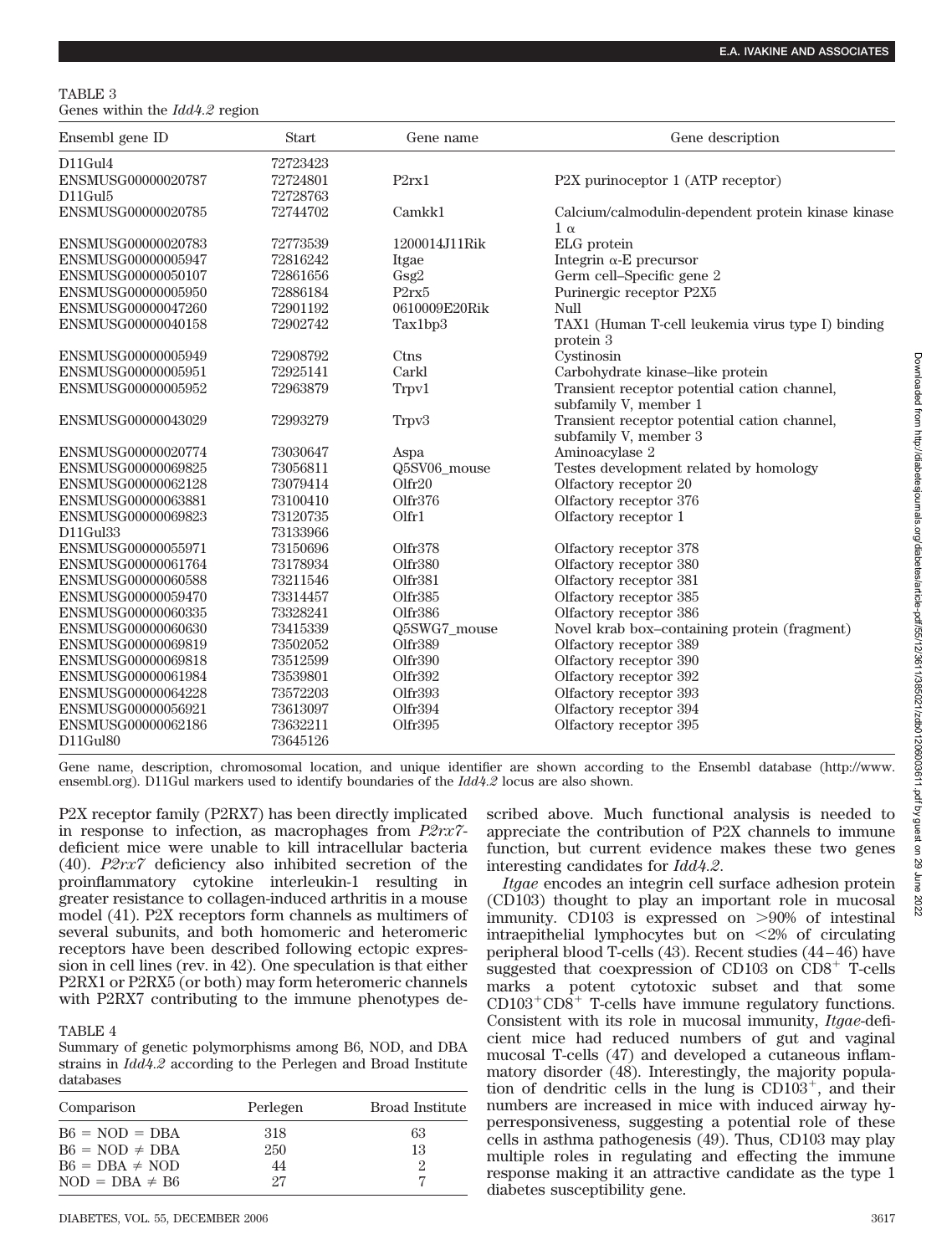

**FIG. 3. Sex-specific behavior of the** *Idd4.1* **locus. The cumulative frequency of CY-T1D (percentage) was plotted for both males (M) and females (F) in NOR, NOR.NOD-***Idd4***, and NOR.NOD-***Idd4* **(R5) strains. The sex-by-strain interaction effect was tested using logistic regression analysis as described in RESEARCH DESIGN AND METHODS for all NOR congenic versus parental strain. Only NOR.NOD-***Idd4* **(R5) versus NOR comparison resulted in a statistically significant interaction effect**  $(P = 0.038)$ , providing evidence for sex-specific behavior of the  $Idd4.1$ **locus.** A NOR versus NOR.NOD-*Idd4* interaction graph ( $P = 0.32$ ) is **presented for comparison. The incidence of CY-T1D in NOR and NOR.NOD-***Idd4* **males has been published elsewhere (25) and in NOD. NOR-***Idd4* **(R5) was determined to be 32% (** $n = 60$ **). For females, the incidence and numbers of animals analyzed is shown in Fig. 1. —, NOR.NOD-***Idd4***; – –, NOR; ....., NOR.NOD-***Idd4* **(R5).**

We present a high-resolution map of the type 1 diabetes susceptibility *Idd4* locus on mouse chromosome 11 and provide strong evidence for two loci *Idd4.1* and *Idd4.2*. Both intervals displayed dramatic sex-dependent effects. We previously confined *Idd4.1* to a 1.4-Mb interval containing 52 genes (25) and showed that the locus conveyed its strongest effect in males. In the present study, *Idd4.2* was refined to 0.92 Mb containing 29 genes. NOD alleles at *Idd4.1* and *Idd4.2* were necessary for CY-T1D susceptibility in females, and both NOD-derived *Idd4.1* and *Idd4.2* were required for the induction of CY-T1D, consistent with epistatic interaction between them. Efforts are underway to conduct DNA sequence, gene expression, and functional analyses of candidate genes at *Idd4.1* and *Idd4.2* to further elucidate the mechanisms involved in the genetic control of sex-dependent type 1 diabetes susceptibility by *Idd4*.

## **ACKNOWLEDGMENTS**

This study was funded by grants to J.S.D. from the Canadian Institutes of Health Research (Institute of Genetics) and from Genome Canada through the Ontario Genomics Institute. E.A.I. was supported by studentships from the Hospital for Sick Children Research Training Centre, the Banting and Best Diabetes Centre Novo-Nordisk Studentship, and the Ontario Graduate Scholarship.

The authors thank Drs. S. Scherer and R. McInnes for critical comments on the manuscript.

#### **REFERENCES**

- 1. Serreze DV, Leiter EH: Genes and cellular requirements for autoimmune diabetes susceptibility in nonobese diabetic mice. *Curr Dir Autoimmun* 4:31– 67, 2001
- 2. Wicker LS, Todd JA, Peterson LB: Genetic control of autoimmune diabetes in the NOD mouse. *Annu Rev Immunol* 13:179 –200, 1995
- 3. Cox NJ, Wapelhorst B, Morrison VA, Johnson L, Pinchuk L, Spielman RS, Todd JA, Concannon P: Seven regions of the genome show evidence of linkage to type 1 diabetes in a consensus analysis of 767 multiplex families. *Am J Hum Genet* 69:820 – 830, 2001
- 4. Pociot F, McDermott MF: Genetics of type 1 diabetes mellitus. *Genes Immun* 3:235–249, 2002
- 5. Hamilton-Williams EE, Serreze DV, Charlton B, Johnson EA, Marron MP, Mullbacher A, Slattery RM: Transgenic rescue implicates beta 2-microglobulin as a diabetes susceptibility gene in nonobese diabetic (NOD) mice. *Proc Natl Acad SciUSA* 98:11533–11538, 2001
- 6. Ueda H, Howson JM, Esposito L, Heward J, Snook H, Chamberlain G, Rainbow DB, Hunter KM, Smith AN, Di Genova G, Herr MH, Dahlman I, Payne F, Smyth D, Lowe C, Twells RC, Howlett S, Healy B, Nutland S, Rance HE, Everett V, Smink LJ, Lam AC, Cordell HJ, Walker NM, Bordin C, Hulme J, Motzo C, Cucca F, Hess JF, Metzker ML, Rogers J, Gregory S, Allahabadia A, Nithiyananthan R, Tuomilehto-Wolf E, Tuomilehto J, Bingley P, Gillespie KM, Undlien DE, Ronningen KS, Guja C, Ionescu-Tirgoviste C, Savage DA, Maxwell AP, Carson DJ, Patterson CC, Franklyn JA, Clayton DG, Peterson LB, Wicker LS, Todd JA, Gough SC: Association of the T-cell regulatory gene CTLA4 with susceptibility to autoimmune disease. *Nature* 423:506 –511, 2003
- 7. Bottini N, Musumeci L, Alonso A, Rahmouni S, Nika K, Rostamkhani M, MacMurray J, Meloni GF, Lucarelli P, Pellecchia M, Eisenbarth GS, Comings D, Mustelin T: A functional variant of lymphoid tyrosine phosphatase is associated with type I diabetes. *Nat Genet* 36:337–338, 2004
- 8. Vang T, Congia M, Macis MD, Musumeci L, Orru V, Zavattari P, Nika K, Tautz L, Tasken K, Cucca F, Mustelin T, Bottini N: Autoimmune-associated lymphoid tyrosine phosphatase is a gain-of-function variant. *Nat Genet* 37:1317–1319, 2005
- 9. Kissler S, Stern P, Takahashi K, Hunter K, Peterson LB, Wicker LS: In vivo RNA interference demonstrates a role for Nramp1 in modifying susceptibility to type 1 diabetes. *Nat Genet* 38:479 – 483, 2006
- 10. Bennett ST, Todd JA: Human type 1 diabetes and the insulin gene: principles of mapping polygenes. *Annu Rev Genet* 30:343–370, 1996
- 11. Jasinski JM, Eisenbarth GS: Insulin as a primary autoantigen for type 1A diabetes. *Clin Dev Immunol* 12:181–186, 2005
- 12. Lyons PA, Wicker LS: Localising quantitative trait loci in the NOD mouse model of type 1 diabetes. *Curr Dir Autoimmun* 1:208 –225, 1999
- 13. Hill NJ, Lyons PA, Armitage N, Todd JA, Wicker LS, Peterson LB: NOD Idd5 locus controls insulitis and diabetes and overlaps the orthologous CTLA4/IDDM12 and NRAMP1 loci in humans. *Diabetes* 49:1744 –1747, 2000
- 14. Fox CJ, Paterson AD, Mortin-Toth SM, Danska JS: Two genetic loci regulate T cell-dependent islet inflammation and drive autoimmune diabetes pathogenesis. Am J Hum Genet 67:67-81, 2000
- 15. Lyons PA, Hancock WW, Denny P, Lord CJ, Hill NJ, Armitage N, Siegmund T, Todd JA, Phillips MS, Hess JF, Chen SL, Fischer PA, Peterson LB, Wicker LS: The NOD Idd9 genetic interval influences the pathogenicity of insulitis and contains molecular variants of Cd30, Tnfr2, and Cd137. *Immunity* 13:107–115, 2000
- 16. Serreze DV, Bridgett M, Chapman HD, Chen E, Richard SD, Leiter EH: Subcongenic analysis of the Idd13 locus in NOD/Lt mice: evidence for several susceptibility genes including a possible diabetogenic role for -2-microglobulin. *J Immunol* 160:1472–1478, 1998
- 17. Podolin PL, Denny P, Lord CJ, Hill NJ, Todd JA, Peterson LB, Wicker LS, Lyons PA: Congenic mapping of the insulin-dependent diabetes (Idd) gene, Idd10, localizes two genes mediating the Idd10 effect and eliminates the candidate Fcgr1. *J Immunol* 159:1835–1843, 1997
- 18. Serreze DV, Prochazka M, Reifsnyder PC, Bridgett MM, Leiter EH: Use of recombinant congenic and congenic strains of NOD mice to identify a new insulin-dependent diabetes resistance gene. *J Exp Med* 180:1553–1558, 1994
- 19. Harada M, Makino S: Promotion of spontaneous diabetes in non-obese diabetic-prone mice by cyclophosphamide. *Diabetologia* 27:604 – 606, 1984
- 20. Yoon JW, Jun HS, Santamaria P: Cellular and molecular mechanisms for the initiation and progression of beta cell destruction resulting from the collaboration between macrophages and T cells. *Autoimmunity* 27:109 – 122, 1998
- 21. Charlton B, Bacelj A, Slattery RM, Mandel TE: Cyclophosphamide-induced diabetes in NOD/WEHI mice: evidence for suppression in spontaneous autoimmune diabetes mellitus. *Diabetes* 38:441– 447, 1989
- 22. Prochazka M, Serreze DV, Frankel WN, Leiter EH: NOR/Lt mice: MHCmatched diabetes-resistant control strain for NOD mice. *Diabetes* 41:98 – 106, 1992
- 23. Pozzilli P, Signore A, Williams AJK, Beales PE: NOD colonies around the world-recent facts and figures. *Immunol Today* 14:193–196, 1993
- 24. Ivakine EA, Fox CJ, Paterson AD, Mortin-Toth SM, Canty A, Walton DS, Aleksa K, Ito S, Danska JS: Sex-specific effect of insulin-dependent